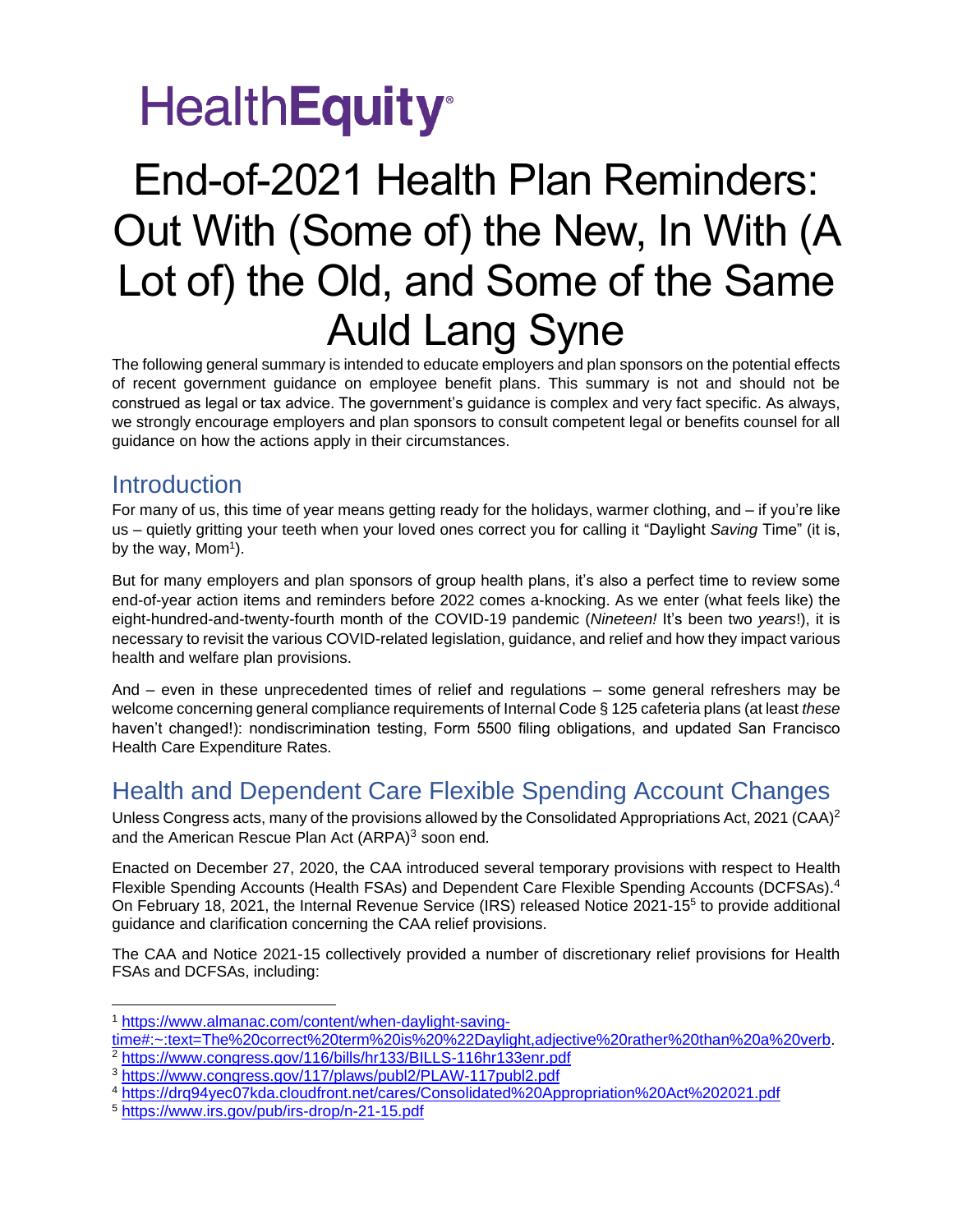- unlimited carryovers of unused benefits or contributions for plan years ending in 2020 and 2021 into plan years ending in 2021 or 2022, respectively;
- extensions of grace periods for plan years ending in 2020 and 2021 for twelve months after the end of the plan year for both a Health FSA and a DCFSA;
- spend down unused contributions for Health FSAs (similar to DCFSAs) for employees who cease participation in the plan during calendar year 2020 or 2021;
- a special claims period and "carry-forward" rule for DCFSA dependents who "aged out" during calendar year 2020 or 2021, expanding the definition of an eligible dependent child to under age 14; and
- permitting special mid-year prospective election changes to an employee's contribution amounts to a Health FSA or DCFSA (but not in excess of any applicable dollar limitation) for plan years ending in 2021 irrespective of any change in status.

Enacted on March 11, 2021, ARPA, among other things, introduced a temporary (but noteworthy) change to DCFSAs. For taxable years beginning in 2021, the maximum amount of DCFSA benefits permitted for income exclusion is temporarily increased to \$10,500 (or \$5,250 for married taxpayers filing separately).

On May 10, 2021, the IRS provided welcome guidance $<sup>6</sup>$  clarifying the federal tax implications of DCFSA</sup> benefits that continue to be available during tax years ending in 2021 or 2022 by virtue of extended claims periods or carryover as described above and the interplay with ARPA's optional DCFSA increased maximum permissible contribution amount. In Notice 2021-26, the IRS confirmed that amounts available pursuant to a carryover or under an extended claims period that would have been excluded from an employee's income if they had been used during the original year (2020 or 2021) will remain nontaxable if they are used for eligible dependent care expenses during the subsequent taxable year. Furthermore, because the increased DCFSA limit for 2021 applies to the individual's taxable year (and not the DCFSA plan year), DCFSA benefits from one taxable year that are used to reimburse expenses incurred during the next taxable year portion of a non-calendar plan year (e.g., July 1, 2021 – June 30, 2022)) are not carryover benefits or benefits available under an extended claims period and may be taxable if used to reimburse DCFSA expenses incurred in the 2022 taxable year portion of the non-calendar plan year beginning in 2021.

### To-Do

Employers who chose to offer any of these changes under CAA and Notice 2021-15 may amend their plan and the amendment may be retroactive, if (1) the amendment is adopted no later than the last day of the first calendar year beginning after the end of the plan year in which the amendment is effective (e.g., plan amendments for the 2020 plan year must be adopted on or before December 31, 2021); and (2) the plan or arrangement must have been operated in accordance with the terms of the amendment during the period beginning on the effective date of the amendment and ending on the date the amendment is adopted.

For example, if an employer with a calendar-year Health FSA that opted to permit participants to carryover unlimited unused funds from 2020 to 2021 must amend its cafeteria plan by **December 31, 2021**.

### What's Changing?

As stated above, the CAA Health FSA relief provisions permit employers to offer carryovers of the full unused balance from plan years ending in 2020 and 2021 into subsequent plan years (i.e., into plan years ending in 2021 and 2022, respectively)

Unless Congress takes further action to extend any of these relief provisions into 2023:

<sup>6</sup> <https://www.irs.gov/pub/irs-drop/n-21-26.pdf>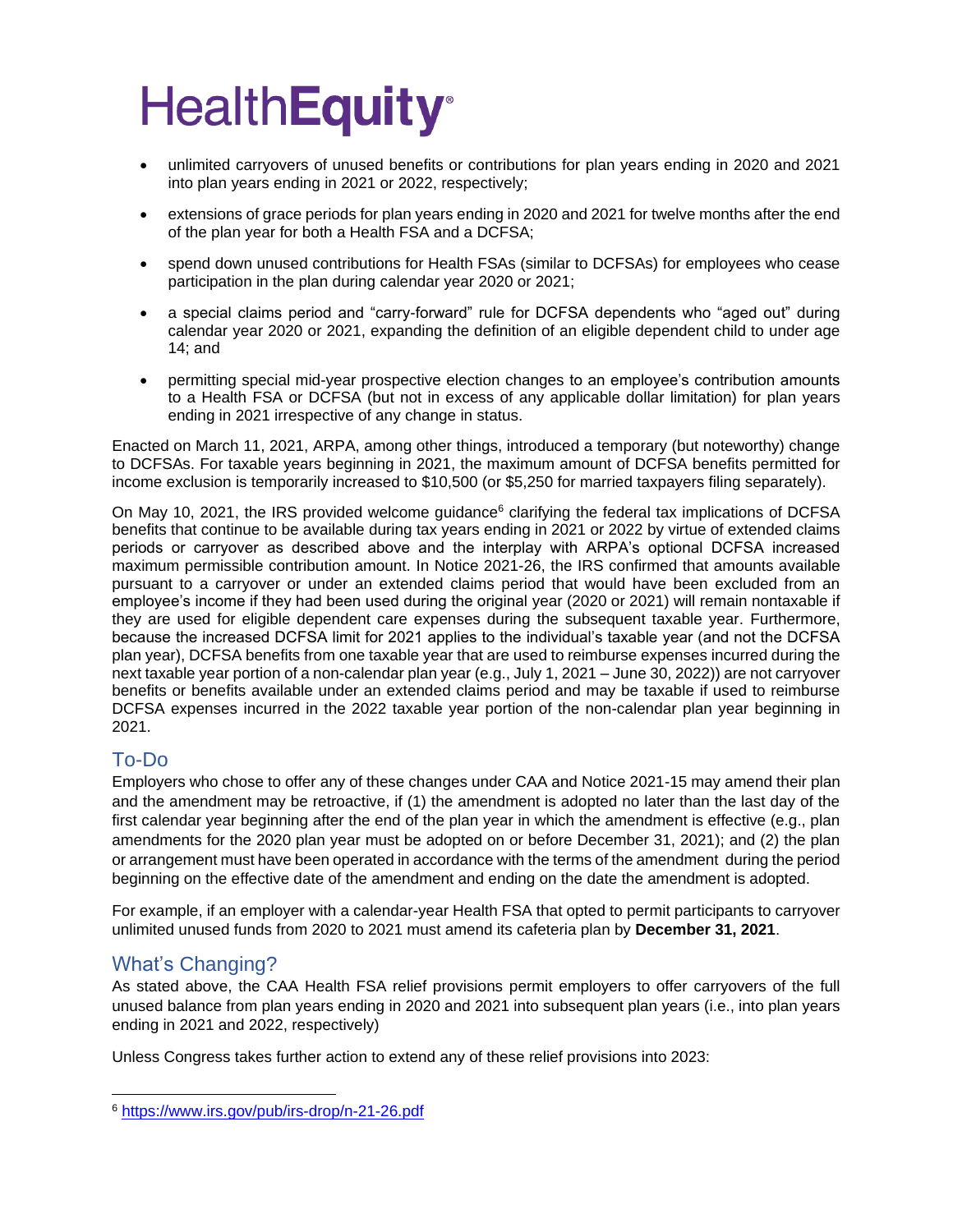- For Health FSAs that elected unlimited carryover as part of the CAA, the carryover limit into plan years beginning in 2023 will be \$570.00.<sup>7</sup>
- For DCFSAs that elected unlimited carryover, such carryover will not be permitted for DCFSAs with plan years ending after December 31, 2021.
- For Health FSAs and DCFSAs that elected extended 12-month grace periods, grace periods shall not exceed two (2) months and 15 days for plan years ending after December 31, 2021.
- For DCFSAs, beginning January 1, 2022, the reimbursement of dependent care expenses related to the care of an eligible dependent child will be restricted to children that are age 12 or younger.
- For plans that elected to offer flexibility with prospective mid-year election changes without a qualifying life event, such mid-year election changes will only be allowed with the occurrence of a change in status for plan years ending before December 31, 2021.
- For the 2022 tax year, the DCFSA annual statutory max will revert to no greater than \$5,000.

### Outbreak Period Deadline Relief Continues

On April 29, 2020, the Department of Labor Employee Benefits Security Administration (EBSA) issued Disaster Relief Notice 2020-01<sup>8</sup>, which provides relief during the COVID-19 "Outbreak Period" (defined as the period beginning March 1, 2020 and ending sixty days after the date on which the President declares the COVID-19 national emergency has ended) for all disclosures and notifications required under Title I of the Employee Retirement Income Security Act of 1974 (ERISA) (except those referenced in the "Joint Notification of Extensions of Certain Timeframes for Employee Benefit Plans, Participants, and Beneficiaries Affected by the COVID-19 Outbreak" [the "Final Rule"]<sup>9</sup>) and states that a plan will not be in violation of ERISA as long as these disclosures and notifications are provided "as soon as administratively practicable under the circumstances."

The Final Rule and subsequent agency guidance provides that, for all group health plans, disability and other employee welfare plans, and all pension plans that are subject to the Employee Retirement Income Security Act of 1974 (ERISA) or the Internal Revenue Code (the Code), applicable deadlines for individuals and plans that fall within the Outbreak Period will be extended on a case-by-case basis until the earlier of (1) the end of the Outbreak Period; or (2) one year from the date the plan or individual's deadline period would have commenced (which will vary by individual occurrence). This means the following deadlines – on an individual-by-individual basis - will be extended for the duration of the Outbreak Period relief:

- the 30-day period (or 60-day period, in some cases) to exercise HIPAA special enrollment rights in a group health plan following birth, adoption, or placement for adoption of a child; marriage, loss of other health coverage; or eligibility for a state premium assistance subsidy;
- the 60-day deadline by which a participant or qualified beneficiary must provide notice of divorce or legal separation, a dependent child that ceases to be an eligible dependent under the terms of the plan), or a Social Security disability determination used to extend COBRA coverage;
- the 60-day deadline in which to elect COBRA coverage;
- Individuals electing COBRA outside of the initial 60-day election period (as referenced above) generally have one year and 105 days after the election notice is provided to make the initial premium payment; and individuals electing COBRA within the generally applicable 60-day election

<sup>7</sup> [https://www.healthequity.com/doclib/compliance/Compliance\\_Alert\\_2022-](https://www.healthequity.com/doclib/compliance/Compliance_Alert_2022-Index_Figures_11.16.2021.pdf) [Index\\_Figures\\_11.16.2021.pdf](https://www.healthequity.com/doclib/compliance/Compliance_Alert_2022-Index_Figures_11.16.2021.pdf)

<sup>8</sup> [https://www.dol.gov/agencies/ebsa/employers-and-advisers/plan-administration-and](https://www.dol.gov/agencies/ebsa/employers-and-advisers/plan-administration-and-compliance/disaster-relief/ebsa-disaster-relief-notice-2020-01)[compliance/disaster-relief/ebsa-disaster-relief-notice-2020-01](https://www.dol.gov/agencies/ebsa/employers-and-advisers/plan-administration-and-compliance/disaster-relief/ebsa-disaster-relief-notice-2020-01)

<sup>9</sup> [https://www.federalregister.gov/documents/2020/05/04/2020-09399/extension-of-certain-timeframes-for](https://www.federalregister.gov/documents/2020/05/04/2020-09399/extension-of-certain-timeframes-for-employee-benefit-plans-participants-and-beneficiaries-affected)[employee-benefit-plans-participants-and-beneficiaries-affected](https://www.federalregister.gov/documents/2020/05/04/2020-09399/extension-of-certain-timeframes-for-employee-benefit-plans-participants-and-beneficiaries-affected)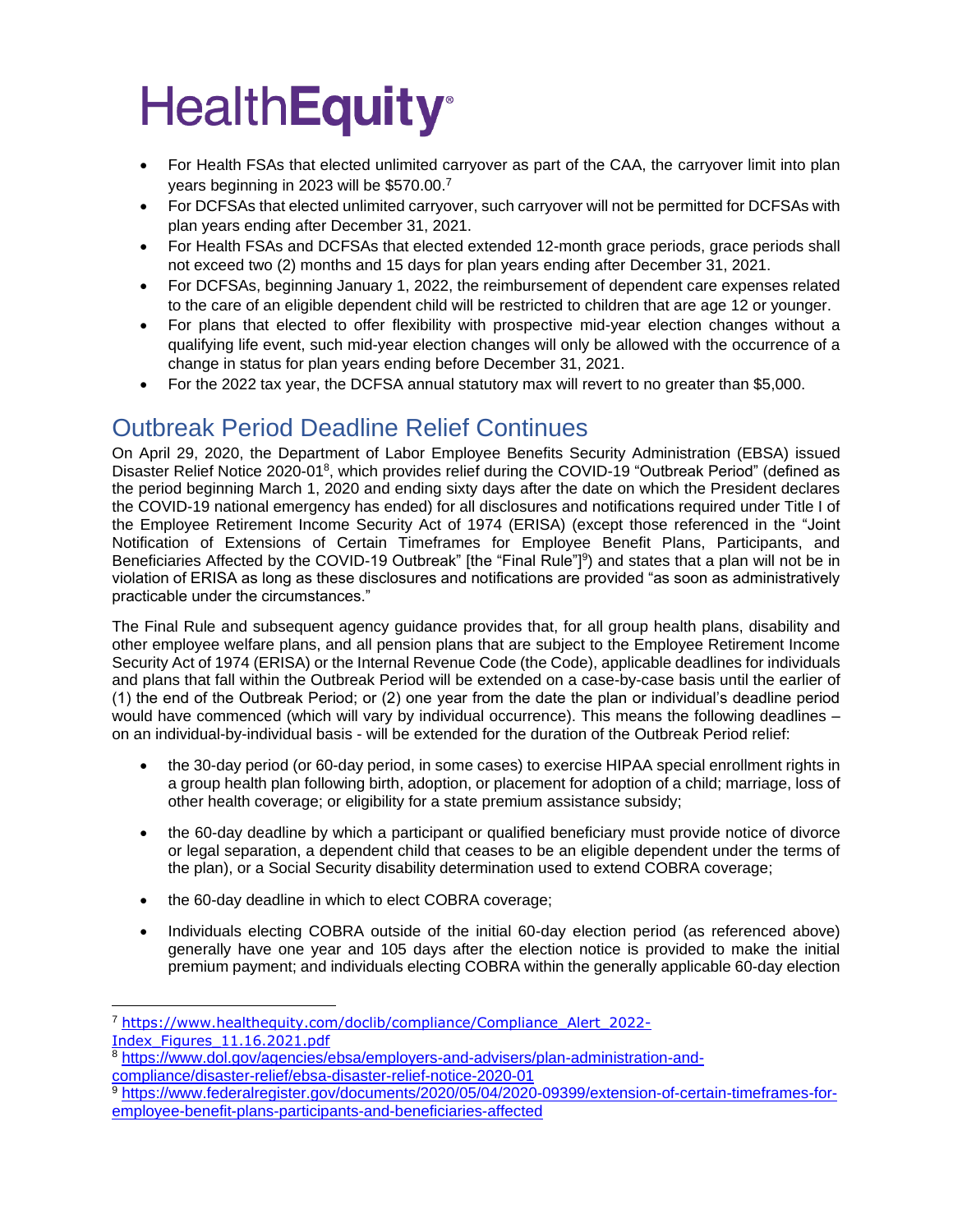period have one year and 45 days after the date of their election to make the initial payment;<sup>10</sup>

- the date by which monthly COBRA premium payments are due; and
- the deadline under the plan by which participants may file a benefit claim (under the terms of the plan) and the deadlines for appealing an adverse benefit determination or requesting an external review.

Until Congress or the President acts to declare the National Emergency has ended, this plan deadline relief will continue into 2022.

## ARPA COBRA Subsidy

ARPA provided a 100 percent federal subsidy of COBRA continuation coverage premiums for certain qualified beneficiaries who became eligible for COBRA continuation due to an involuntary termination of employment or reduction in hours. This federal subsidy was available for continuation coverage periods from April 1, 2021 through September 30, 2021. ARPA further provided that the "person to whom premiums are payable" (the "Premium Payee") – generally the employer or the plan– is entitled to claim a tax credit to be reimbursed for the COBRA premiums not paid by these assistance eligible individuals due to the COBRA premium subsidy.

A Premium Payee is entitled to the tax credit as of the date it has received an assistance eligible individual's election of COBRA continuation coverage. Generally, this tax credit is claimed by reporting the COBRA premium assistance provided to these assistance eligible individuals by filing IRS Form 941. The deadline to file IRS Form 941 for 2021 is the end of the month following the close of the quarter (e.g., for the October – December 2021 reporting period, the filing due date will be January 31, 2022).

While the COBRA subsidy period introduced by ARPA ended on September 30, 2021, as referenced above, it is possible that an assistance eligible individual may – by virtue of the ongoing Outbreak Period plan deadline relief – elect COBRA coverage after September 30, 2021 retroactively (perhaps even to – or before April 1, 2021). Therefore, Premium Payees that provided the COBRA subsidy for such a retroactive election of COBRA coverage may need to claim the attendant tax credit on their January 31, 2022 Form 941 filing.

### Nondiscrimination Testing

### What Are Nondiscrimination Tests?

**The overall "25% Concentration" test** compares all the pre-tax benefits elected by key employees with all the pre-tax benefits elected by non-key employees. Not more than 25% of the total benefits elected by all employees may be attributed to key employees.

#### Example:

All elections to the cafeteria plan add up to \$35,000. Of those total elections, key employee elections equal \$5,000. Key employee elections are about 14 percent of the total elections to the plan (14.3% - \$5.000 / \$35,000). In this example, the cafeteria plan passes the 25% Concentration Test.

**The "55% Average Benefits" test** involves only the dependent care portion of the cafeteria plan. The average dollar amount of benefits elected by non-highly compensated employees must be at least 55% of the average dollar amount of benefits elected by highly compensated employees.

<sup>10</sup> <https://www.irs.gov/pub/irs-drop/n-21-58.pdf>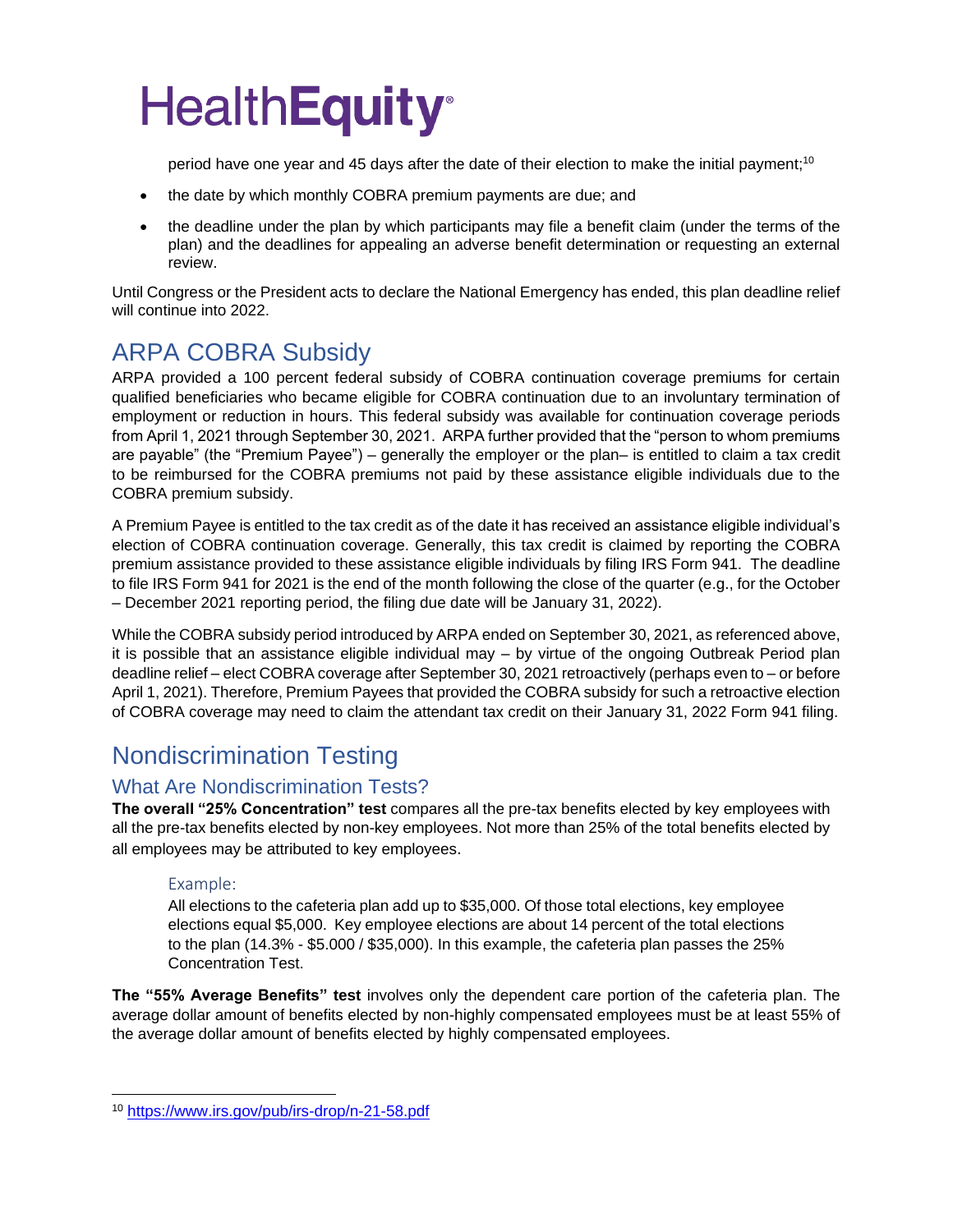#### Example:

Assume that highly compensated employees' elections are \$10,000 to the dependent care portion of the plan and there are five highly compensated employees in the company. Nonhighly compensated employees elect \$19,500 to the dependent care portion of the plan and there are 13 non-highly compensated employees. The highly compensated average dollar amount is  $$2,000 (= $10,000 / 5)$ . The non-highly compensated average dollar amount is  $$1,500 (= $19,500 / 13)$ . The average dollar amount of benefits elected by nonhighly compensated employees is 75% of the average dollar amount of benefits elected by highly compensated employees (\$1,500/\$2,000). In this example, the dependent portion of the cafeteria plan passes the 55% Average Benefits test.

The **"5% Owner" test** compares the dependent care benefits elected by more-than-5% owners of a company with dependent care benefits elected by non-owners. Not more than 25% of the total dependent care benefits elected by everyone in the dependent care benefit may be attributed to more-than-5% owners.

#### Example:

Assume a \$5,000 election to the dependent care portion of the plan by a more- than-5% owner and elections in the amount of \$19,500 made by all non-owners. The more-than-5% owner's election is 20% of the total benefits elected to the dependent care portion of the plan (20% = \$5,000 / (\$24,500 [=\$5,000 + 19,500]). In this case, the dependent care portion of the plan passes the 25% Owner test because only 20% of the dependent care benefits were elected by the more-than-5% owner.

The **"Eligibility, Benefits Available, and Contribution and Benefits"** tests ensure that employers offer all benefits to an adequate number of employees and benefits do not discriminate in favor of highly compensated or key employees.

In the event the cafeteria plan does not meet all the nondiscrimination requirements, employers may need to change benefit elections and payroll amounts to bring the plan into compliance. It is important to test prior to the end of the cafeteria plan year. Generally, if testing is completed after the end of the plan year, it's too late to take corrective action. Instead of reducing key or highly compensated elections to pass the nondiscrimination test(s), the affected employees would be taxed on their total election amount.

### Form 5500 Obligation

A frequently overlooked responsibility for cafeteria plan sponsors is Form 5500 filings under certain circumstances. In 2002, IRS Notice 2002-24<sup>11</sup> suspended the filing requirement imposed on cafeteria and fringe benefit plans. However, don't be misled! The filing requirement for welfare benefit plans remains unchanged.

#### What is a welfare benefit plan?

Welfare benefit plans provide benefits such as medical, dental, life insurance, apprenticeship and training, scholarship funds, severance pay and disability. Health FSAs contained inside cafeteria plans and Health Reimbursement Arrangements (HRAs) qualify as welfare benefit plans.

### Who must file a Form 5500?

Employers that sponsor welfare benefit plans covered by Title I of ERISA, with 100 or more participants at the beginning of the plan year, are required to file a Form 5500 for those plans. However, there are a couple of exceptions that apply, depending on the type of employer sponsoring the plan. A general

<sup>11</sup> <https://www.irs.gov/pub/irs-drop/n-02-24.pdf>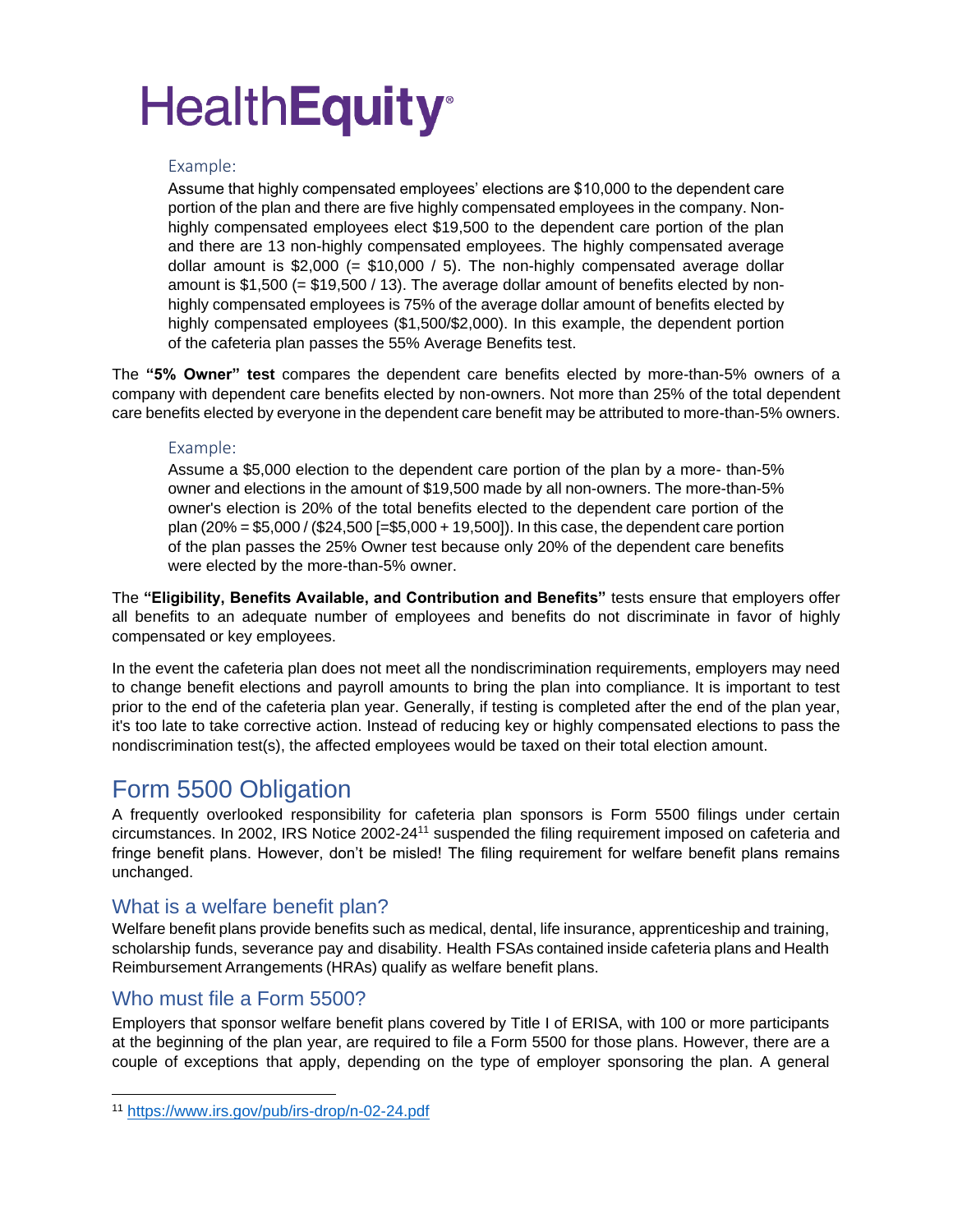exception applies to:

- a governmental plan; or
- a church plan under ERISA § 3(33).

The plan *may* not be exempt from filing if:

- it is deemed to have plan assets;
- plan funds are separated from the employer's general assets;
- plan funds are held in trust; or
- plan funds are forwarded to a third-party administrator.

Most non-exempt employer plans will complete all questions on Form 5500. Depending on the funding arrangement or payments from the plan, attaching Schedules may be applicable.

Since 2009, however, the "Instructions for Form 5500" were modified to make clear that plans that are paid from the general assets of the employer need not file Schedule C.

#### When does a welfare benefit plan need to file a Form 5500?

Forms must be filed by the last day of the seventh calendar month after the end of the plan year. A plan may obtain a one-time extension of time to file. Form 5558 must be sent by the original due date to gain a 2½ month extension of time in which to complete and file the Form 5500.

### 2022 San Francisco Healthcare Expenditure Rates

The San Francisco Office of Labor Standards Enforcement recently released updated Health Care Security Ordinance (HCSO)<sup>12</sup> required health expenditure rates for 2022.

### Updated Rates

The 2022 Healthcare Expenditure Rates – and previous years' rate history<sup>13</sup> – is as follows:

| <b>Employer Size</b>                                                          | <b>Rate Per Hour</b> |        |        |        |        |        |        |
|-------------------------------------------------------------------------------|----------------------|--------|--------|--------|--------|--------|--------|
|                                                                               | 2022                 | 2021   | 2020   | 2019   | 2018   | 2017   | 2016   |
| Large employers $($<br>100 employees)                                         | \$3.30               | \$3.18 | \$3.08 | \$2.93 | \$2.83 | \$2.64 | \$2.53 |
| Medium employers<br>$(20-99$ employees);<br>Non-profit (50-99<br>employees)   | \$2.20               | \$2.12 | \$2.05 | \$1.95 | \$1.89 | \$1.76 | \$1.68 |
| Small employers $($<br>19 employees);<br>Non-profit ( $\leq 49$<br>employees) |                      |        |        | Exempt |        |        |        |

<sup>12</sup> <https://sfgov.org/olse/health-care-security-ordinance-hcso>

<sup>&</sup>lt;sup>13</sup> More information concerning the San Francisco Office of Labor Standards Enforcement's Health Care Security Ordinance required health expenditure rates, including developments related to the ongoing COVID-19 pandemic is available at [https://www.wageworks.com/employers/employer](https://www.wageworks.com/employers/employer-resources/compliance-briefing-center/regulatory-updates/2020/2021-san-francisco-health-care-expenditure-rates-released/)[resources/compliance-briefing-center/regulatory-updates/2020/2021-san-francisco-health-care](https://www.wageworks.com/employers/employer-resources/compliance-briefing-center/regulatory-updates/2020/2021-san-francisco-health-care-expenditure-rates-released/)[expenditure-rates-released/](https://www.wageworks.com/employers/employer-resources/compliance-briefing-center/regulatory-updates/2020/2021-san-francisco-health-care-expenditure-rates-released/) and https://sfgov.org/olse/health-care-security-ordinance-hcso.